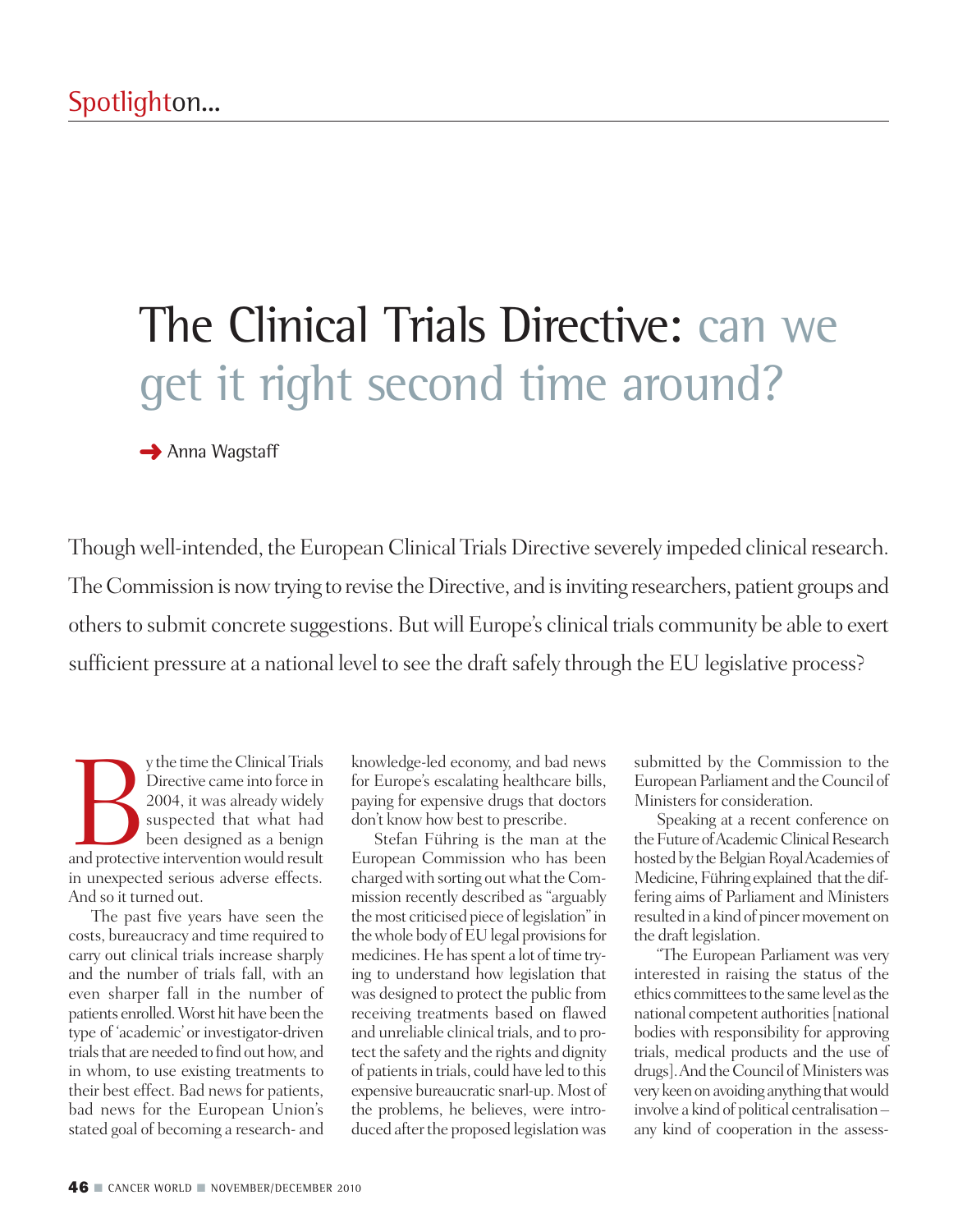### Spotlighton...

ment of clinical trials."

The result is that clinical trial sponsors became accountable not just to the national competent authorities in each Member State where patients are enrolled, but also to ethics committees – organised at a national level in some countries, but at local or hospital level in others – hugely increasing the amount of paperwork involved and the number of hurdles to jump through. This in turn, says Führing, means that under the current directive, "there is virtually no mechanism for cooperation between Member States in assessing the clinical trial, even if this was agreed by the all 27 Member States."

Having spent more than a year conducting a full assessment of howthe directive has impacted on clinical research in Europe,

the commission is now redrafting the legislation with a view to formulating a proposal by October 2011. If the redraft is to serve clinical research, patients and the public any better than its predecessor, lessons of the past must be learned."We are open to all kinds of ideas," Führing told the conference.

#### RISK-ADAPTIVE REGULATION

Over the past few years, many clinical researchers have been getting togetherin groups and forums to attempt to answer



The number of new trials conducted by the European Organisation for Research and Treatment of Cancer (EORTC) plummeted from 24 in 2000 to 8 in 2005, a year after the Clinical Trials Directive came into force. This rose to only 11 new trials in 2007, despite a 50% increase in staffing levels

*Source:* D van Vyve and F Meunier. Facing the challenge of the European Clinical Trials Directive. www.touchoncology.com. Republished with permission

> Führing's call for concrete proposals. It has not proved easy.One important principle around which a consensus has been building is that when trials involve little or no risk – for instance, an approved medicine used in an approved indication – they should not have to fulfil the same stringent regulatory requirements as more high-risk trials such as experimental gene therapy.

> Such a system could substantially affect investigator-driven clinical trials, it is argued, becausewhile four out of five

clinical trials are commercial, non-commercial trials account for quite a high number of phase II trials, most of them looking at new uses (indication/population/condition) for medicines that are already authorised. Most phase IV trials (looking at how best to use approved medicines in the already licensed indication) are also sponsored by academic investigators.

An early exercise to map how such risk-adaptive regulations might work was conducted in January this year. The workshop drew participants from ECRIN (the European Clinical Research Infrastructures Network, set up in 2004), ICREL  $($ set up to assessthe Impact on Clinical Research of European Legislation), and various European clinical research networks, including the EORTC. It sketched out

the basis for categorising clinical trials into three levels of risk (see p 48), and looked at how the regulatory demands might be adapted accordingly in each of the following areas:

- Ethical review
- Assessment by national competent authorities
- Safety reporting
- **■** Monitoring
- Requirement for a sponsor (a single body with legal responsibility for every aspect of the trial)

The Council of Ministers was very keen on avoiding anything that would involve political centralisation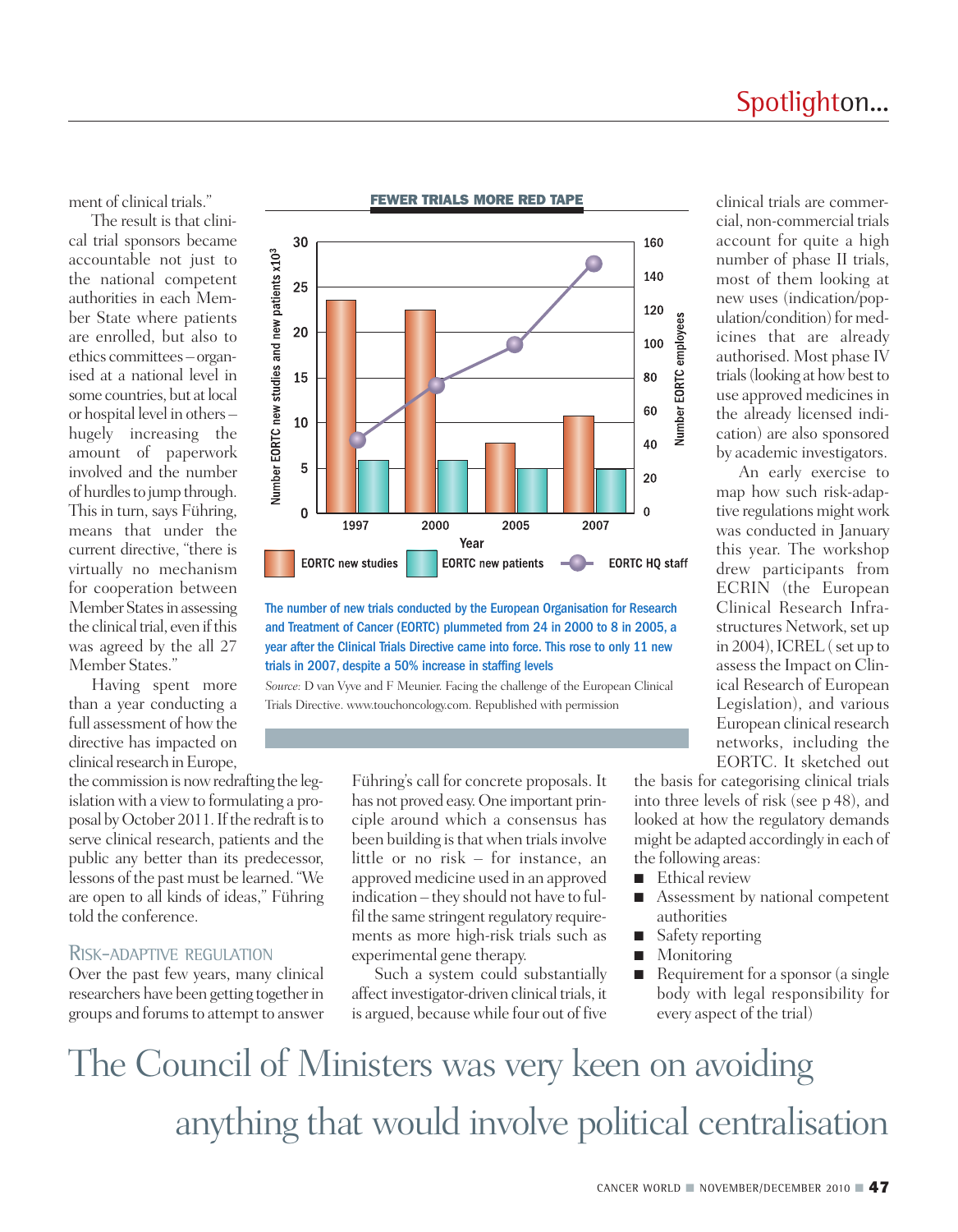### **Proposed risk categories**

The Road Map Initiative for Clinical Research in Europe, held in Barcelona last January, proposed classifying clinical trials into three risk categories, which would determine how heavily they should be regulated.

**Category 1:** clinical trial on IMP [investigational medicinal product] without marketing authorisation in the EU. (Additional requirements could be proposed for trials with novelty-associated risks, as advanced therapies or first-in-human studies. This would correspond to a fourth, higher risk, category.)

**Category 2:** clinical trial on IMP with a marketing authorisation in the EU, but for another indication/population/condition. This raises the question of how to categorise low-novelty treatments, like drugs already available under a slightly different formulation (different salt, different routes of administration, slow release etc).

**Category** 3: clinical trial on IMP with a marketing authorisation in the EU, used in the licensed indication/population/condition. These trials are conducted to find the best way to use the drug.

A full report of the meeting can be found at www.ecrin.org – search for Road Map Initiative

- Insurance requirements
- **■** Labelling (printed information that accompanies a drug specifying e.g. the batch number, and under which conditions the drug must be used)
- Documentation
- Inspections

The final report from that meeting can be found on the ECRIN website (search for 'Road Map Initiative'). As always, the devil will be in the detail, and a great deal of work will need to be done to delineate the boundaries between risk levels – concrete proposals to define exactly what is meant by terms such as 'minimal risk' and 'expedited review' can be sent on a postcard to Stefan Führing. The general principle of a risk-adaptive approach to regulation is, however, very likely to form a key part of the redraft of the clinical research directive scheduled for publication in October 2011.

#### A QUESTION OF INTERPRETATION

The biggest test for the redrafted legislation, however, may come in theway that it is implemented. European directives are designed to achieve certain resultswhile leaving it up to Member States to decide precisely how to achieve them. This approach has worked reasonably well when, for instance, harmonising legislation covering the rights of people with disabilities or gender equality.It has proved a bureaucratic and administrative nightmare as a means of regulating international clinical trials, requiring trial sponsors to comply with procedures and demands that can differ widely from country to country, depending on how the directive was interpreted.

Framing some of the redrafted legislation in terms of'regulations'which have legal force across Europe is an option, but cannot be achieved without greater support than the Council of Ministers has

so far shown. Harmonisation, argues Führing, can only be achieved through building trust and forging agreement between countries on the 'nuts and bolts' of procedures and guidelines, rather than on basic principles. This is something his office has been trying to promote in a variety of ways, including:

- An ad-hoc group chaired by the Commissiononimplementing theClinical Trials Directive guidelines
- A clinical trial facilitation group, chaired by Member States, which is implementing a Voluntary Harmonised Procedure, and
- **■** An inspectors'working party, to help harmonise the interpretation and monitoring of 'good clinical practice' guidelines.

Progress in this arena could lay the basis for moving towards the sort of mutual agreement procedure that already operates for approving some drugs in Europe,whereby approval to start a new clinical trial from a competent authority in one country would open the way to approval by all.

Reporting suspected unexpected serious adverse reactions, (SUSARs), is another area with great scope for harmonisation. Currently, national competent authorities, ethics committees and the EU's own EudraVigilance all require different processes for reporting SUSARs, which involves significant additional work for the sponsors, the competent authorities and ethics committees, with no evident benefit for patients.

There may also be scope for streamlining the way insurance is dealt with. One suggestion at the Royal Academies conference was to make legislative changes to enable single deals to be nego-

## Reporting suspected unexpected serious adverse reactions is an area with great scope for harmonisation